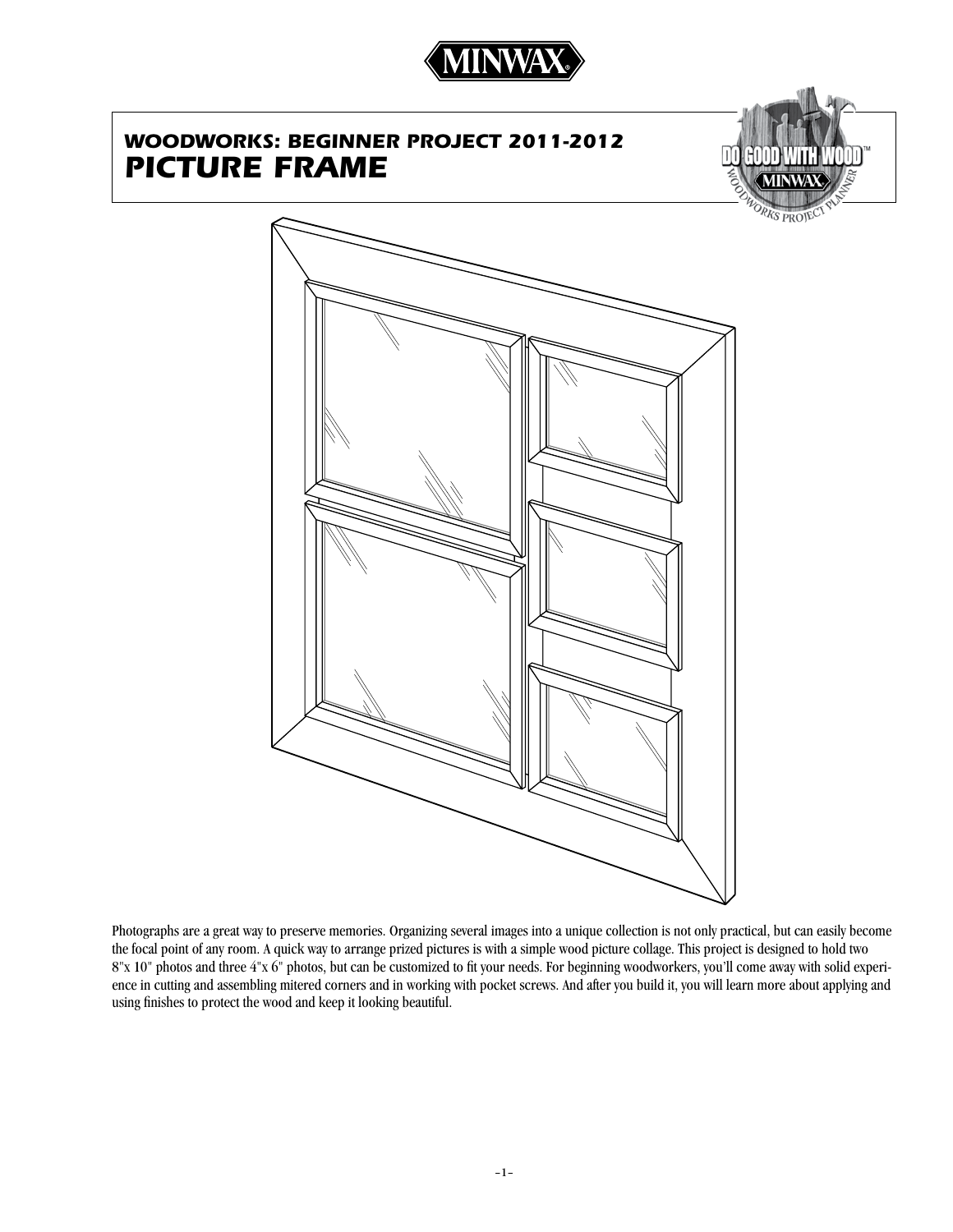# *tools required*

### **Hand Tools**

- Band clamp
- Pocket screw jig
- Sanding block
- Adjustable square
- Flat screwdriver
- Vise Clamp

### **Power Tools**

- Table saw
- Miter saw
- Power drill
- Orbital or finish sander
- Pin Nailer

#### **Miscellaneous**

- Tape measure
- Masking tape
- Wood glue
- Pencil
- Safety glasses
- 120-grit sanding belt
- Clean, lint-free cloths or rags
- Gloves for finishing

## *SHOPPING LIST*

# **Recommended Wood:** Red or white oak

| <b>Alternate Wood: Ash</b> |                                  |                             |  |  |
|----------------------------|----------------------------------|-----------------------------|--|--|
| Part                       | <b>Material</b>                  | <b>Quantity</b>             |  |  |
| A, B, C                    | $1 \times 6$ oak                 | 6'                          |  |  |
| D                          | $1/2$ " x $1/2$ " corner molding | 15'                         |  |  |
| E                          | 1/4" hardboard                   | $12"$ x 36"                 |  |  |
| Woodscrews                 | 1-1/4" fine thread pocket screw  | 16                          |  |  |
| Single-strength glass      |                                  | Cut to size at a glass shop |  |  |
| Glazing points             |                                  | 20                          |  |  |

## *cutting list*

| Overall Dimensions: 22-1/2" H x 22-1/2" W x 3/4" D |                                 |      |                                                  |  |  |
|----------------------------------------------------|---------------------------------|------|--------------------------------------------------|--|--|
| Part                                               | <b>Name</b>                     | Qty. | Th. x W x L                                      |  |  |
| A                                                  | <b>Frame Piece</b>              | 4    | $3/4$ " x 2-1/2" x 22-1/2"<br>along outside edge |  |  |
| B                                                  | <b>Vertical Divider</b>         | 1    | $3/4$ " x 1-7/16" x 17-1/2"                      |  |  |
| C                                                  | Narrow Horizontal Dividers      | 2    | $3/4$ " x 1-7/16" x 10-1/16"                     |  |  |
| D                                                  | <b>Wide Horizontal Dividers</b> | 2    | $3/4$ " x 2-11/16" x 6"                          |  |  |
| E                                                  | <b>Corner Molding</b>           | 20   | miter cut to fit openings                        |  |  |
| F                                                  | <b>Back</b>                     | 5    | cut to fit openings made<br>by A, B and C        |  |  |

## *WOOD FINISHING PRODUCTS*

| <b>Recommended Finish</b> |  |                                          |  |  |  |  |
|---------------------------|--|------------------------------------------|--|--|--|--|
| Stain/Finish:             |  | Minwax <sup>®</sup> Express Color Walnut |  |  |  |  |

Alternate Finish<br>Stain/Finish:

Minwax<sup>®</sup> Water-Based WoodSheen Windsor Oak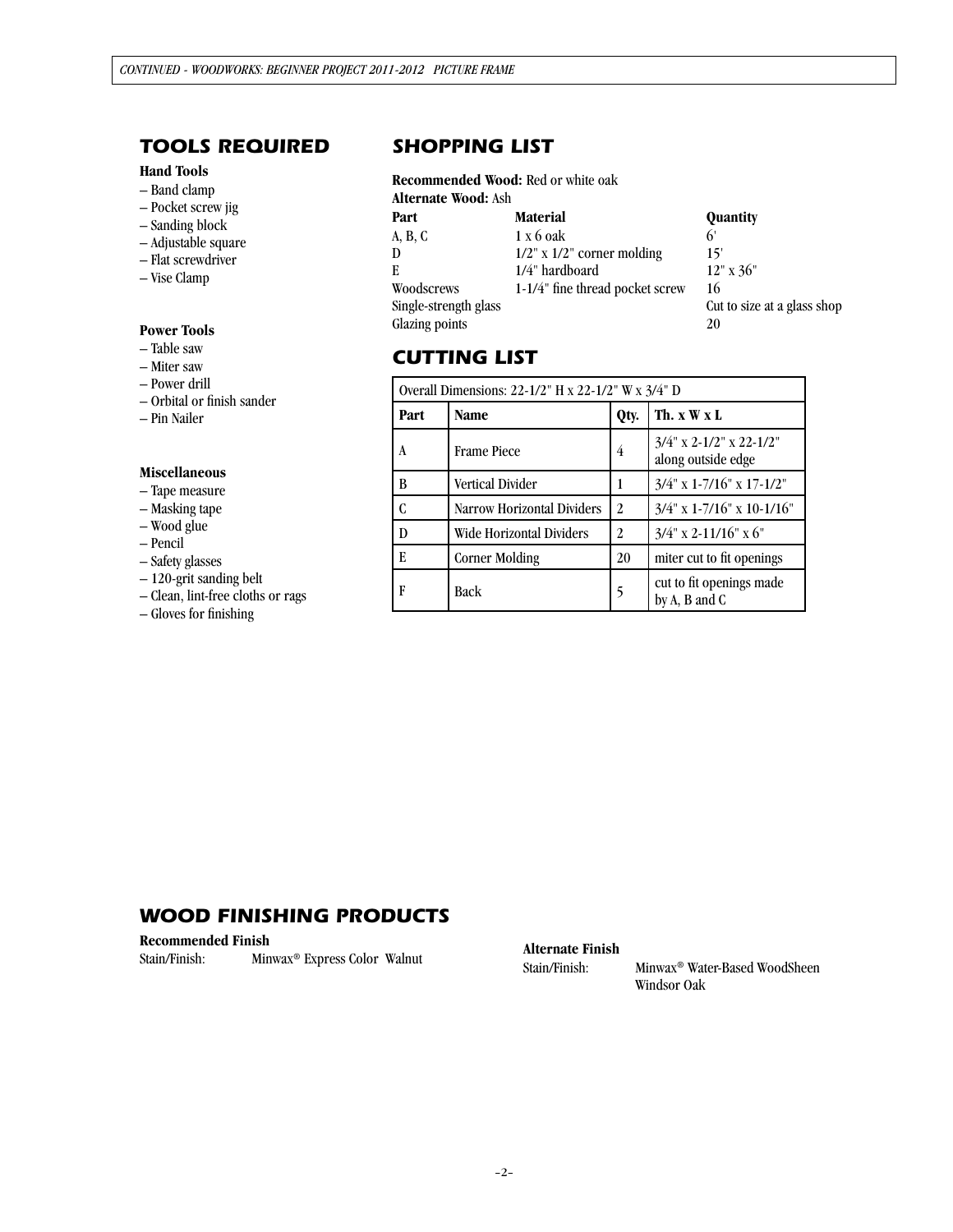## *Before you begin*

Good craftsmanship begins and ends with good work habits, so make the following steps part of your routine workshop practice. If you have any doubts or questions about how to proceed with a project, always discuss them with your shop instructor.

- Carefully and fully review plans and instructions before putting a tool to the project lumber.
- Work sensibly and safely. Wear safety goggles when doing work that creates flying chips and sawdust; wear the appropriate respirator whenever making sawdust or working with thinners or other solvents.
- At the end of every work session, clean up your shop area and put away all portable tools.

## *CUTTING AND ASSEMBLY PROCEDURE*

**1.** Rip the frame pieces, A, to width.

**2.** Rip the vertical and horizontal dividers, B and C, to width.

**3.** Cut the miters for the frame pieces, A. See Fig. 2.

*Woodworker's Tip: Note in Fig. 2 that masking tape holds the two pieces together. This helps create two perfectly identical pairs of frame pieces. The masking tape should not be on the edge going up against the fence. Mark each pair of cut pieces so you can keep them together.*

**4.** Glue up the frame. There are a variety of ways mitered frames can be clamped, but it's hard to beat the ease of use of a band clamp for this application. Make sure the frame stays square as you tighten the clamp.

**5.** While glue is drying, rip the corner molding, E, to size. It must be ripped so the inside leg of the corner measures 3/16" from inside to edge of leg. Because the pieces are small the band saw provides a safer way to make this cut rather than using a table saw. See Fig. 3.

**6.** Cut the 1-7/16"-wide horizontal divider, C, to 10-1/16" long.

**7.** Use the piece from step 6 to mark the location of the vertical divider. Position the vertical divider on the two layout lines and mark its length.

**8.** Carefully cut the vertical divider to length. Using a pocket screw jig, drill the ends of the vertical divider. See Fig. 4. Using the 10-1/16" long horizontal divider as a spacer, clamp the vertical divider on the layout lines. Fasten the divider with two 1-1/4" fine thread pocket hole screws. Locate and fasten the opposite end in the same way. See Fig. 5.

**9.** Drill two pocket holes in each end of the narrow horizontal divider, C. Center, clamp, and fasten with screws.

**10.** Mark the lengths of the two wide horizontal dividers, D, by laying them on the frame and marking their cut locations. Cut these pieces to length. Drill two pocket holes in each end of both pieces.

**11.** Locate the wide horizontal dividers by creating three equal spaces. They'll be about 4" wide. Clamp and screw theses pieces in place.

**12.** Sand face of the entire frame. Start with 120-grit sandpaper and finish with 220-grit.

**13.** Miter one end of the corner molding, E. Position the molding in one of the frame openings and mark opposite end. Cut the molding to length. Continue this process to cut all four pieces for each opening. As you cut, test the fit of each piece. Adjust or recut as needed.

**14.** Using a pin nailer, fasten the corner molding pieces in place around each opening. See Fig. 6. Fill the nail holes as needed and sand the moldings.

**15.** Cut the hardboard backs, F, to size so they fit easily into the back of the frame openings. Cut or purchase single-strength glass to the same sizes as the hardboard backs. The frame is now ready for finishing.

**16.** After the frame is finished, lay the glass, artwork and hardboard into the frame opening. Secure these pieces by pushing in the glazing points with a flat screwdriver, four for each opening. Fasten a hanger to the back, and your frame is ready for display.

## *Staining and finishing*

*Woodworker's Tip: Though you may be tempted to cut short your sanding, preparation and application time, don't do it. These tasks are very important steps in obtaining a high-quality finish. Remember, it is the finish, just as much as the fit and smoothness of the parts that will have great bearing on how people judge your craftsmanship. To ensure an excellent result, follow the steps listed in this section and also the instructions the finish manufacturer puts on its products.*

### **FINISHING TIPS**

- Test the stains and finishes you are planning to use on scraps of wood. On the back of the scrap, mark the stain/finish combination and the type of wood.
- Allow all samples to dry thoroughly before making your final finish selection. Save your samples for quick reference on future projects.
- All stains and finishes must be allowed to dry thoroughly between coats. Remember that drying times can vary due to humidity and other climatic conditions.

**17.** Finish-sand all surfaces starting with 120-grit sandpaper and finishing with 220-grit paper. Dust off the piece and wipe it with a dampened, clean, lint-free cloth.

#### **Recommended Finish**

**18.** To apply Minwax® Express Color, first shake the tube slighly. Point the tube toward the wood surface and squeeze gently. Apply with a clean, lint-free cloth. Remove any excess by wiping lightly, in the direction of the wood grain, with a clean cloth. For a deeper color and sheen, wait 1 hour then apply a second coat. Wait overnight before subjecting the wood to normal use.

**19.** For extra durability without added color, wait 3 hours and then apply a coat of Minwax® Polycrylic® Protective Finish, Minwax® Water-Based Oil-Modified Polyurethane, or Minwax® Water Based Wipe-on Poly following the product directions.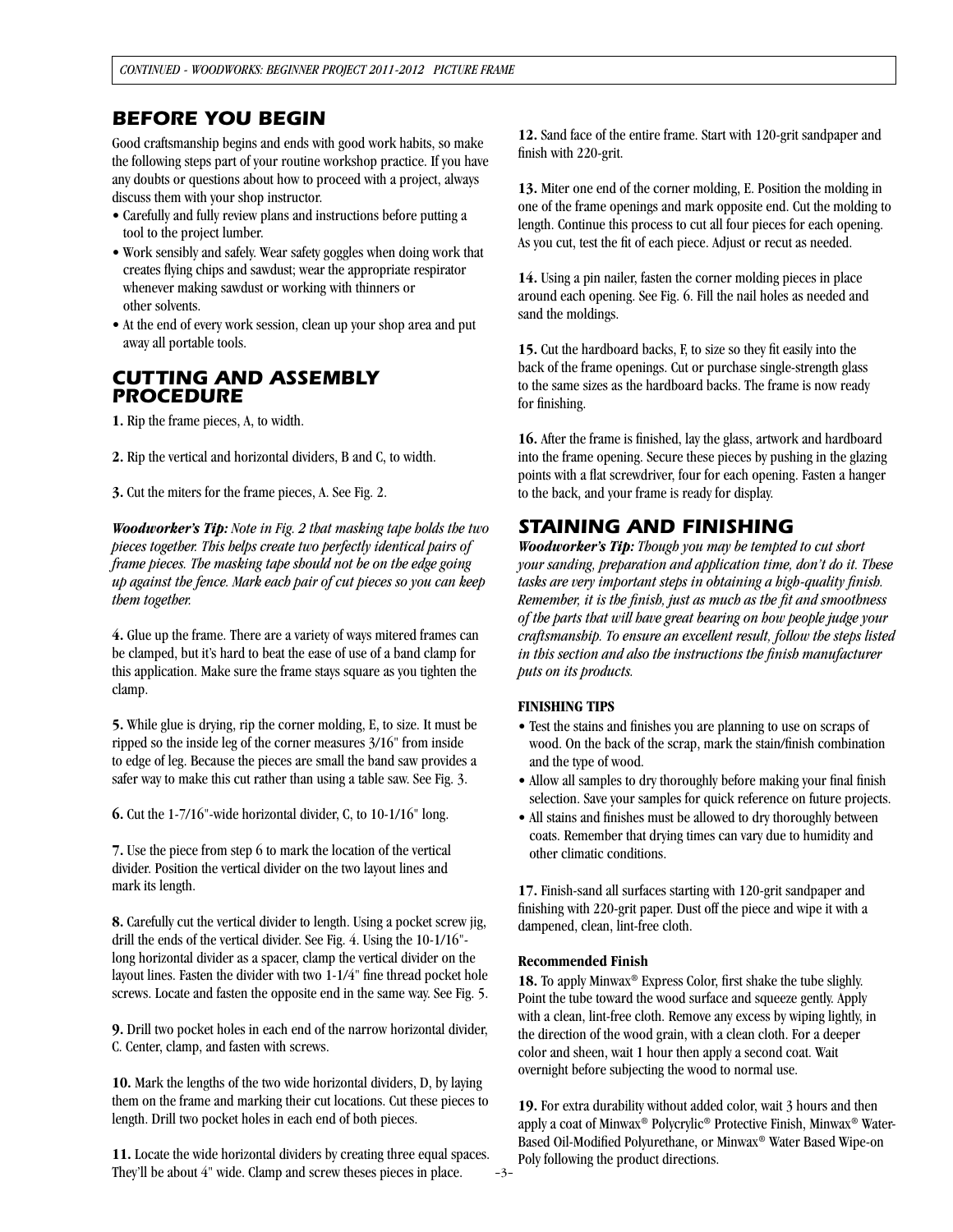#### **Alternate Finish**

**20.** Apply Minwax® Water-Based WoodSheen® following the directions on the bottle. Shake the bottle. Apply liberally with a clean, lint-free cloth. Remove any excess by wiping lightly, in the direction of the wood grain, with a clean cloth. Allow the first coat to dry. For a deeper color and sheen, wait 1 hour then apply a second coat. Wait overnight before subjecting the picture frame to normal use.

**21.** For extra durability without added color. wait 3 hours and the apply a coat of Minwax® Polycrylic® Finish, Minwax® Water-Based Oil - Modified Polyurethane, or Minwax Water Based Wipe-on following the product directions.

#### **PRODUCT SAFETY**

For your safety and the safety of those you work with, always read the safety warnings, which manufacturers print on their labels, and follow them to the letter.

**WARNING!** Removal of old paint by sanding, scraping or other means may generate dust or fumes that contain lead. Exposure to lead dust or fumes may cause brain damage or other adverse health effects, especially in children or pregnant women. Controlling exposure to lead or other hazardous substances requires the use of proper protective equipment, such as properly fitted respirator (NIOSH approved) and proper containment and cleanup. For more information, call the National Lead Information Center at 1-800-424-LEAD (in U.S.) or contact your local health authority.

**DANGER:** Rags, steel wool, other waste soaked with oil-based stains and clear finishes, and sanding residue may spontaneously catch fire if improperly discarded. Immediately place rags, steel wool, other waste soaked with this product, and sanding residue in a sealed, water-filled metal container. Dispose of in accordance with local fire regulations.

#### **When using water-based wood finishing products:**

**CAUTIONS:** Use Only With Adequate Ventilation. To avoid overexposure, open windows and doors or use other means to ensure fresh air entry during application and drying. If you experience eye watering, headaches, or dizziness, increase fresh air, or wear respiratory protection (NIOSH approved), or leave the area. Avoid contact with eyes and skin. Wash hands after using. Keep container closed when not in use. Do not transfer contents to other containers for storage.

**FIRST AID:** In case of eye contact, flush thoroughly with large amounts of water. Get medical attention if irritation persists. If swallowed, get medical attention immediately.

**WARNING:** This product contains a chemical known to the State of California to cause cancer and birth defects or other reproductive harm.

**DO NOT TAKE INTERNALLY. KEEP OUT OF REACH OF CHILDREN.** CONFORMS TO ASTM D-4326. Contact a physician for more health information.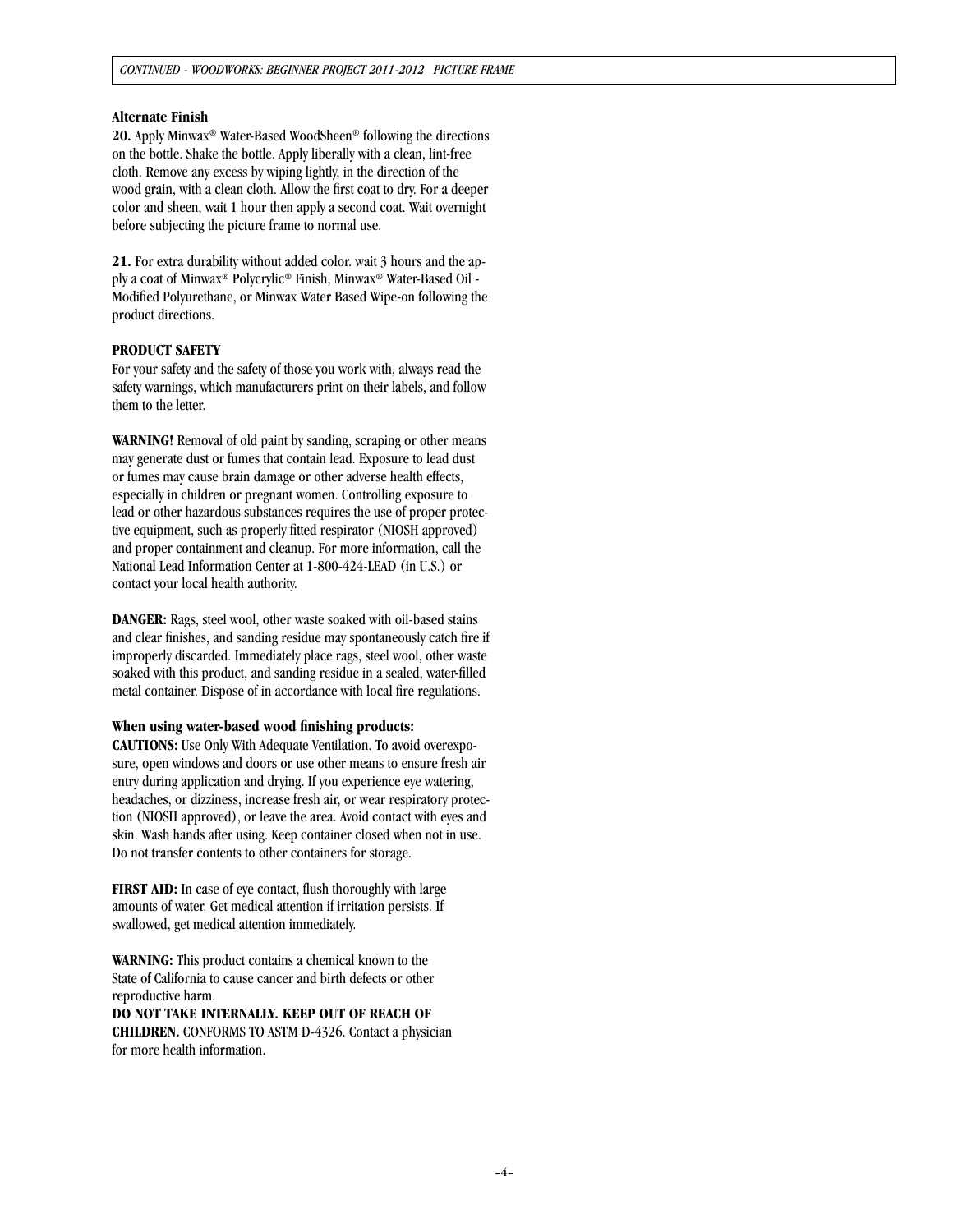## CONTINUED - WOODWORKS: BEGINNER PROJECT 2011-2012 PICTURE FRAME



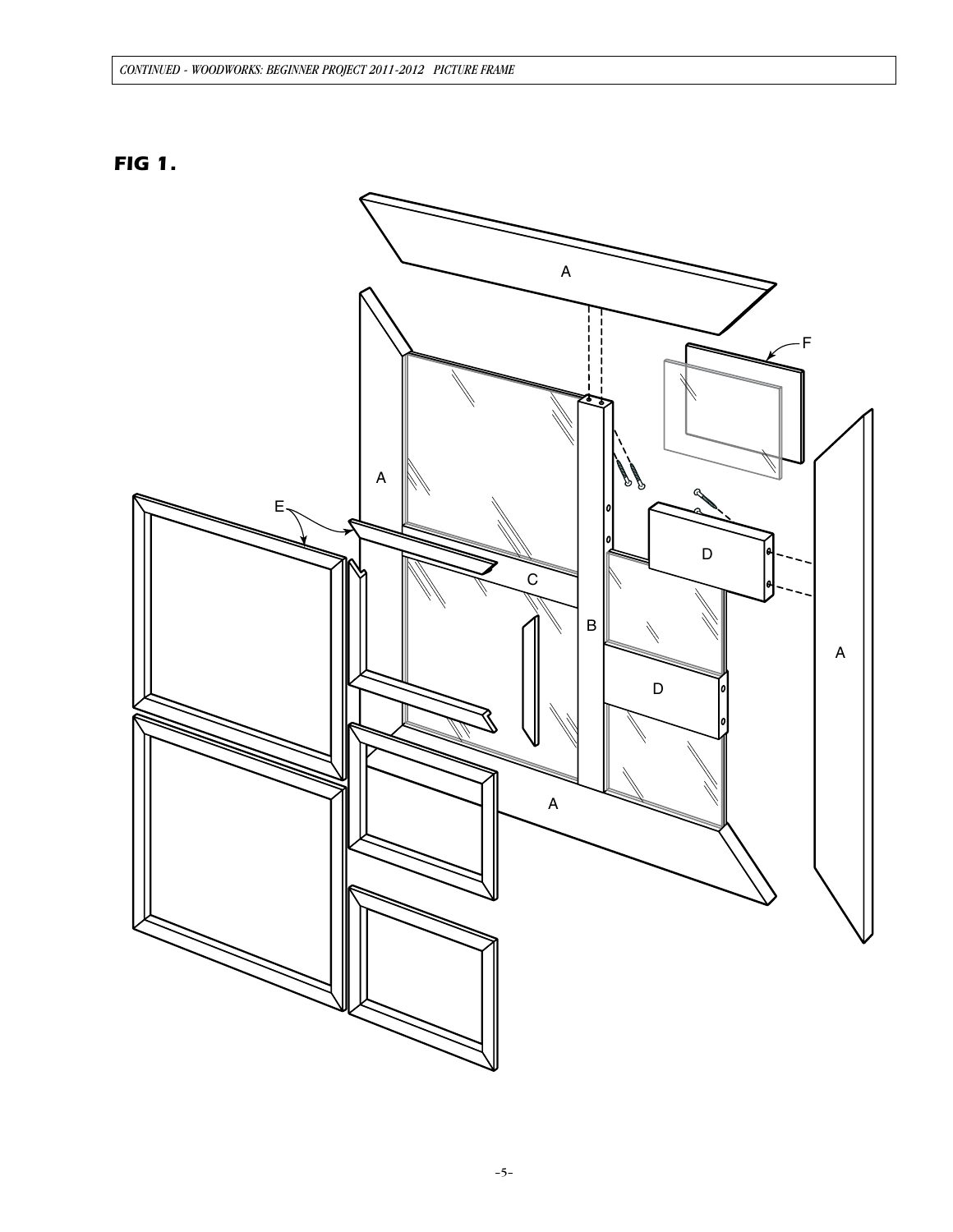# **FIG 2.**



**FIG 3.** 

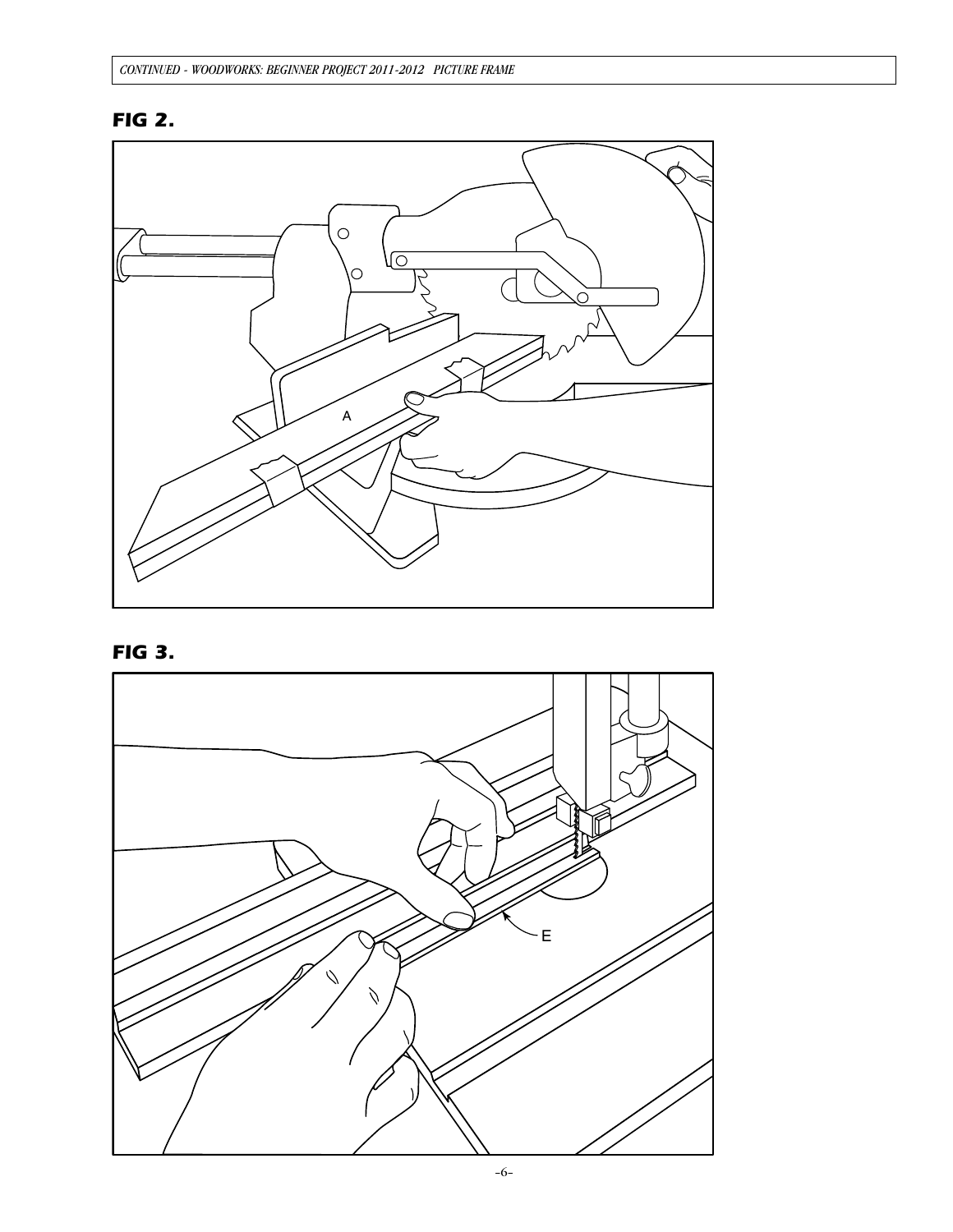# **FIG 4.**